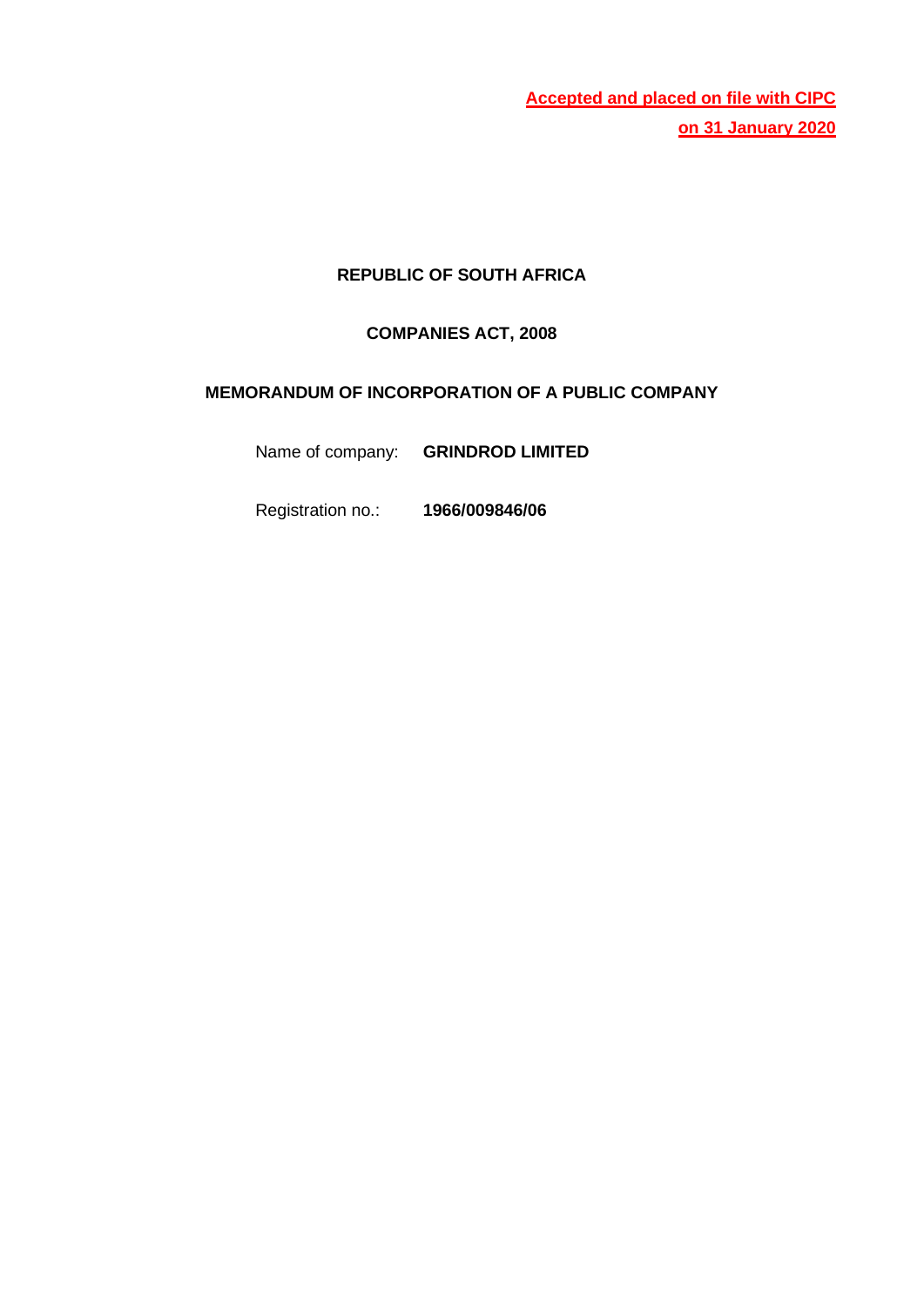# **PAGE INDEX**

| <b>DEFINITIONS AND INTERPRETATION</b>                      | 3              |
|------------------------------------------------------------|----------------|
| ADOPTION OF MEMORANDUM OF INCORPORATION                    | $\overline{4}$ |
| <b>ARTICLE 1 – INCORPORATION AND NATURE OF THE COMPANY</b> | 4              |
| <b>ARTICLE 2 - SECURITIES OF THE COMPANY</b>               | 5              |
| <b>ARTICLE 3 - SHAREHOLDERS</b>                            | $\overline{7}$ |
| <b>ARTICLE 4 - SHAREHOLDERS MEETINGS</b>                   | 8              |
| <b>ARTICLE 5 - DIRECTORS AND OFFICERS OF THE COMPANY</b>   | 11             |
| <b>ARTICLE 6 - DIVIDENDS AND PAYMENTS TO SHAREHOLDERS</b>  | 15             |
| <b>ARTICLE 7 - CHANGE OF LAWS</b>                          | 16             |
| <b>ANNEXURE "A"</b>                                        | 17             |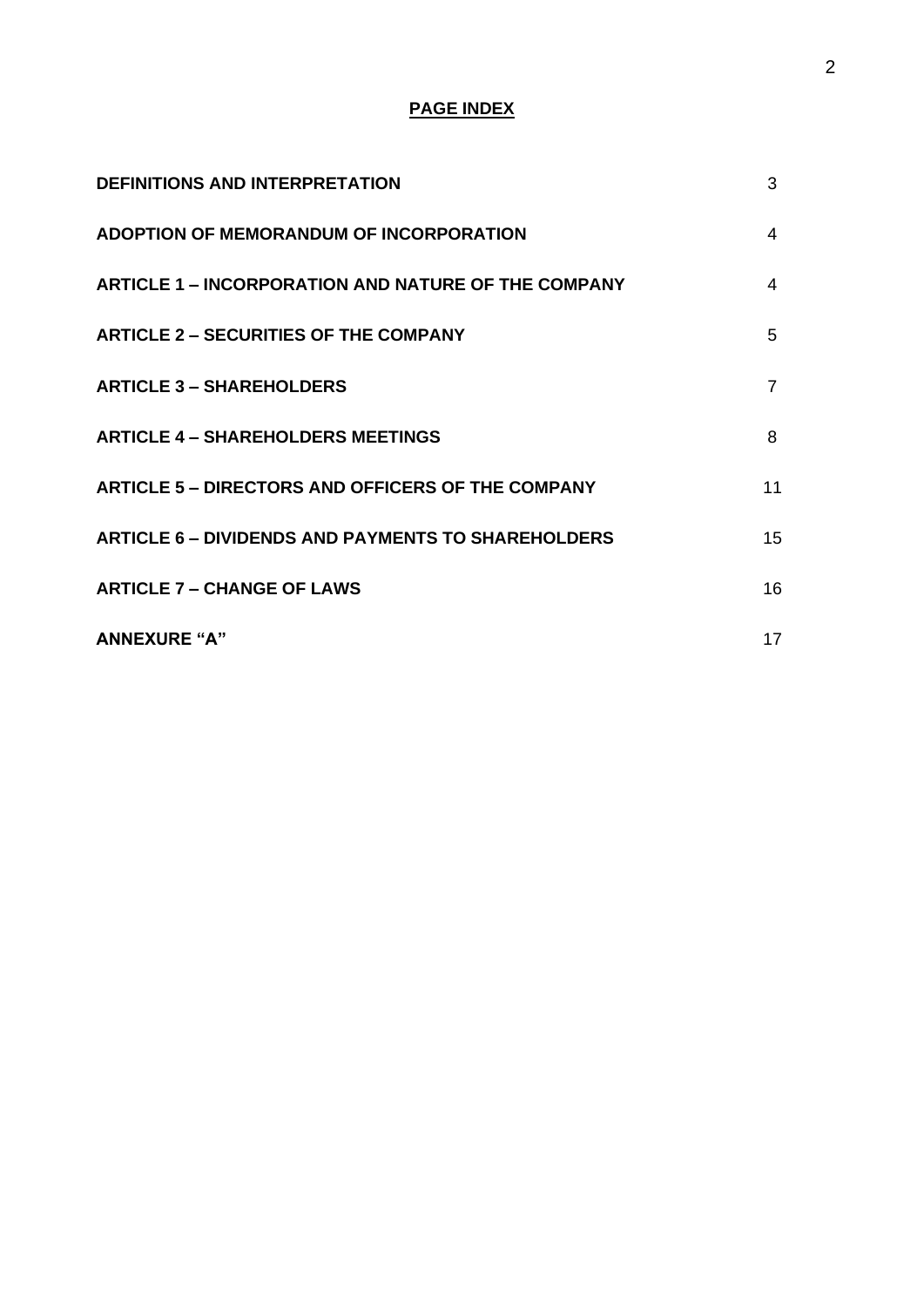#### **DEFINITIONS AND INTERPRETATION**

In this Memorandum of Incorporation, including Annexure "A" hereto, unless the context otherwise requires:

- (a) "the Act" means the Companies Act, No 71 of 2008, as amended from time to time. Reference to the Act shall, if the Act is replaced by any other statute, be construed as a reference to the statute or statutes from time to time in force relating to companies. Reference to any provision of the Act shall be construed as a reference to such provision as modified or re-enacted by any statute for the time being in force;
- (b) "advertisement" means any method of advertising or publishing information to the shareholders of the Company or to the public that is acceptable to the JSE;
- (c) "the Board" means the board of directors of the Company, as it may be constituted from time to time;
- (d) "books of account" means any documents, accounts, books, writing, records or other information that a company is required to keep in terms of the Act or any other public regulation;
- (e) "Business Day" means any day other than a Saturday, Sunday or officially designated public holiday in the Republic of South Africa;
- (f) "the Company" means Grindrod Limited, Registration no. 1966/009846/06, the company that has adopted and is governed by, this Memorandum of Incorporation;
- (g) "in writing" or "written" means and includes words printed, auto-graphed, represented or produced in any mode in a visible form and further includes a data message being information generated, sent, received or stored by electronic, optical or similar means including, but not limited to, electronic mail;
- (h) "JSE" means the JSE Limited, Registration no. 2005/022939/06;
- (i) "Memorandum of Incorporation" means this document, being the Memorandum of Incorporation of the Company, including the Schedules annexed hereto;
- (j) "notice" includes circulars, abridged and full annual financial statements, quarterly and interim reports, listing particulars, dividend and interest notices and proxy forms;
- (k) "person" includes a juristic person as defined in the Act;
- (l) "prescribed officer" means anyone who exercised general executive control over and management of the whole, or significant portion, of the business and activities of the Company; or regularly participates to a material degree in the exercise of general executive control over and management of the whole, or significant portion, of the business and activities of the Company;
- (m) "registered address" in relation to a shareholder means an electronic mail address, fax number, physical or postal address notified by a shareholder to the Company in terms of Article 3.1(1) hereof;
- (n) "Remuneration/Nomination Committee" means the remuneration/nomination committee of the Board, appointed in accordance with the Act;
- (o) "Rules" means any necessary or incidental rules relating to the governance of the Company in respect of matters that are not addressed in the Act or this Memorandum of Incorporation;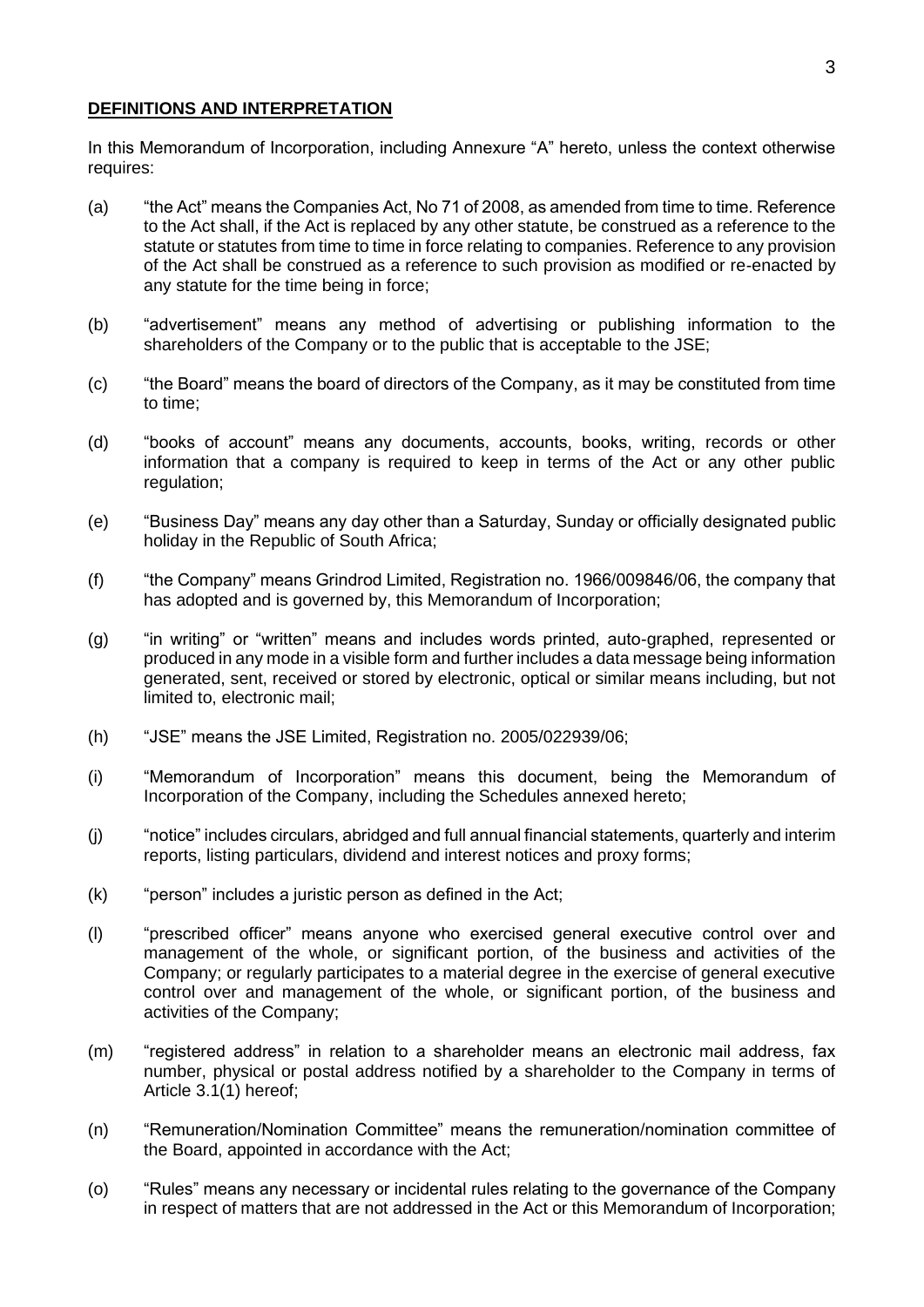- (p) words that are defined in the Act bear the same meaning in this Memorandum of Incorporation as in the Act;
- (q) words importing one gender shall include the other gender; and
- (r) the provisions contained in the schedule annexed hereto marked "A" form part of this Memorandum of Incorporation.

#### **ADOPTION OF MEMORANDUM OF INCORPORATION**

This Memorandum of Incorporation was adopted by the Company on 30 May 2012. The former Memorandum of Incorporation of the Company (being its "Memorandum of Association" and "Articles of Association" adopted in terms of the Companies Act 61 of 1973, as amended) was repealed in its entirety and simultaneously replaced by this Memorandum of Incorporation, in accordance with the Act, by special resolution of the shareholders of the Company.

#### **ARTICLE 1 – INCORPORATION AND NATURE OF THE COMPANY**

- **1.1 Incorporation***[s8 and 15 of the Act]*
- (1) The Company is incorporated as a public company in the Republic of South Africa.
- (2) The Company is incorporated in accordance with and governed by:
	- (a) the unalterable provisions of the Act; and
	- (b) the alterable provisions of the Act, subject to the limitations, extensions, variations or substitutions set out in this Memorandum of Incorporation; and
	- (c) the provisions of this Memorandum of Incorporation.
- **1.2 Powers of the Company** *[s15 and 19 of the Act]*
- (1) Subject to Articles 1.3(2) and 2.1(2)(c) below and item 2.2.2.13 of Annexure "A" to this Memorandum of Incorporation, the Company is not subject to any restrictive conditions nor to any prohibitions regarding the amendment of the provisions of this Memorandum of Incorporation other than those contained in the Act.
- (2) The purposes and powers of the Company are not subject to any restrictions, limitations or qualifications other than those contained in the Act, save that the Company shall not have the power to claim a lien on any of its securities and subject to Article 2.3(1) below. *[JSE Sch 10: 10.12]*

#### **1.3 Memorandum of Incorporation and Rules***[s15, 16 and 17 of the Act]*

(1) Subject to the Act, Articles 1.3(2) and 2.1(2)(c) below and item 2.2.2.13 of Annexure "A" hereto, this Memorandum of Incorporation shall only be amended by an order of court or a special resolution of the shareholders of the Company. For the avoidance of doubt, amendment includes, but is not limited to, the creation of any class of shares; the variation of any preferences, rights, limitations or other share terms attaching to any class of shares; the conversion of one class of shares into one or more other classes; the increase of number of securities; the consolidation of securities; the sub-division of securities; a change of the name of the Company; and a conversion of shares from par value to no par value. *[JSE Sch 10: 10.5(d)]*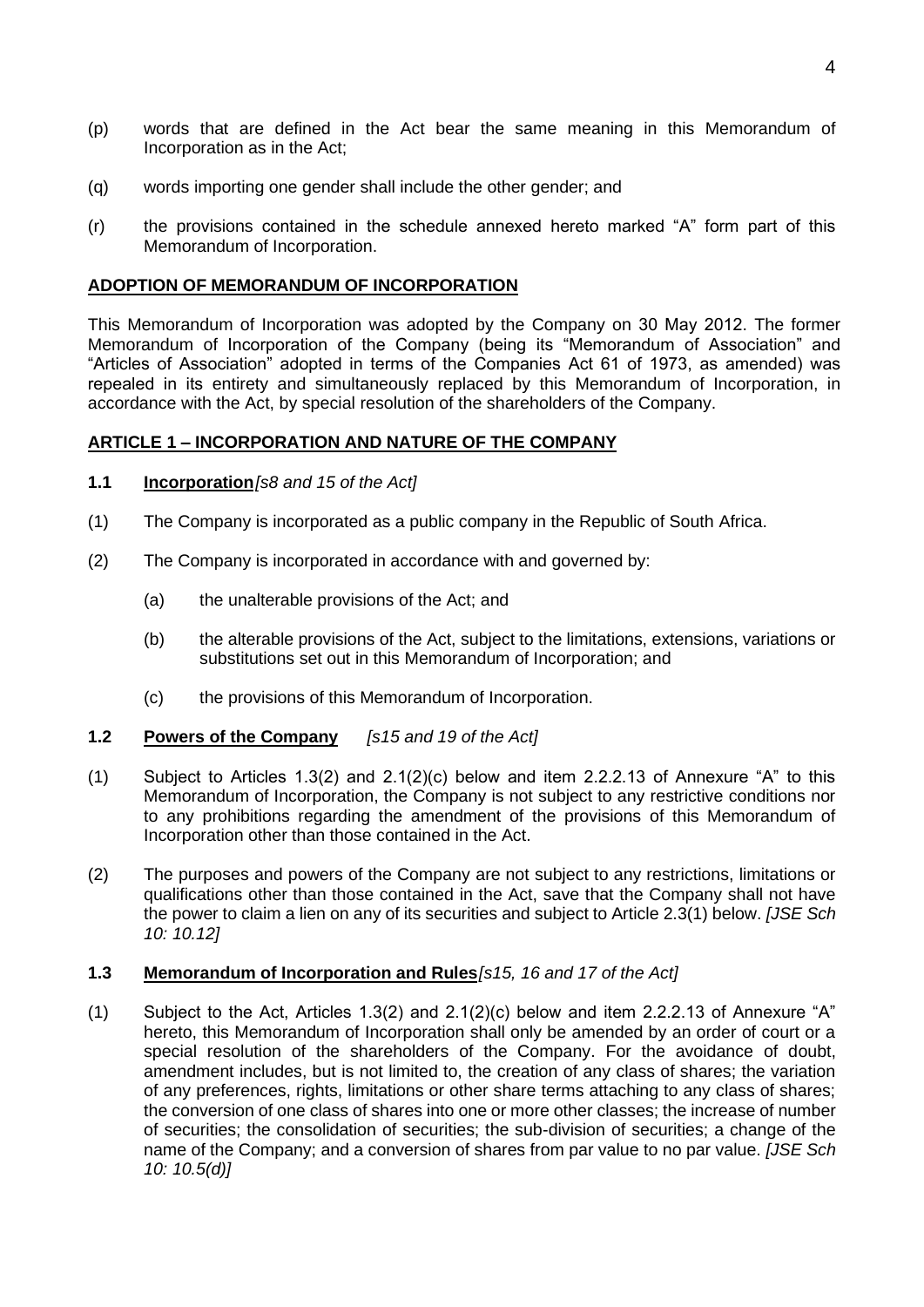- (2) If a proposed amendment to this Memorandum of Incorporation relates to the variation of any preferences, rights, limitations or other terms attaching to the preference shares (including, but not limited to, the creation of further securities ranking in priority to, or *pari passu* with, the preference shares), such amendment shall not be implemented without the sanction of a special resolution of the holders of such preference shares passed at a separate meeting of such holders or passed by such shareholders in writing. *[JSE Sch 10: 10.5(e) and (f)]*
- (3) The Company shall publish a notice of any alteration of this Memorandum of Incorporation by delivering a copy of the alteration to a registered address of each shareholder.
- (4) The Board shall not have the authority to make Rules for the Company. *[JSE Sch 10: 10.4]*

## **ARTICLE 2 – SECURITIES OF THE COMPANY**

#### **2.1 General**

- (1) Notwithstanding section 40(5) of the Act, securities of the Company for which listing on the JSE is sought shall be fully paid up and freely transferable, unless otherwise required by statute. *[JSE Sch 10: 10.2(a)]*
- (2) The following corporate actions may be taken only in accordance with the JSE Listing Requirements:
	- (a) the issue of shares for cash and options and convertible securities granted or issued for cash;
	- (b) the repurchase of the Company's securities; and
	- (c) the alteration of share capital, authorised shares and rights attaching to any class of shares. *[JSE Sch 10: 10.9]*
- (3) The Company shall not pay commission exceeding 10% to any person in consideration for their subscribing or agreeing to subscribe, whether absolutely or conditionally, for any securities of the Company. *[JSE Sch 10: 10.14]*
- **2.2 Shares** *[s36, 49, 51, 52 and 53 of the Act]*
- (1) The Company is authorised to issue no more than the maximum number of ordinary shares and preference shares set out in Annexure "A" to this Memorandum of Incorporation, subject to the preferences, rights, limitations and other terms associated with each class as set out in such annexure.
- (2) Notwithstanding sections 37(6) and 37(7) of the Act, the preferences, rights, limitations or other terms associated with any class of shares of the Company shall not vary in response to any objectively ascertainable external fact or facts. A proposal to shareholders of any resolution which would authorise such a variation is prohibited. *[JSE Sch 10: 10.5(g)]*
- (3) The authority of the Board to increase or decrease the number of authorised shares of any class; to reclassify any shares that have been authorised but are not issued; to classify any unclassified shares that have been authorised but are not issued; and to determine the preferences, rights, limitations or other terms of any class of shares that are not issued and which preferences, rights limitations or other terms are not specified in this Memorandum of Incorporation, is subject to Articles 1.3(1), 1.3(2) and 2.1(2(c) above and item 2.2.2.13 of Annexure "A" hereto.
- (4) Any equity shares for the time being unissued (whether forming part of the original or any increased capital) shall, before issue, be first offered to all the existing holders of equity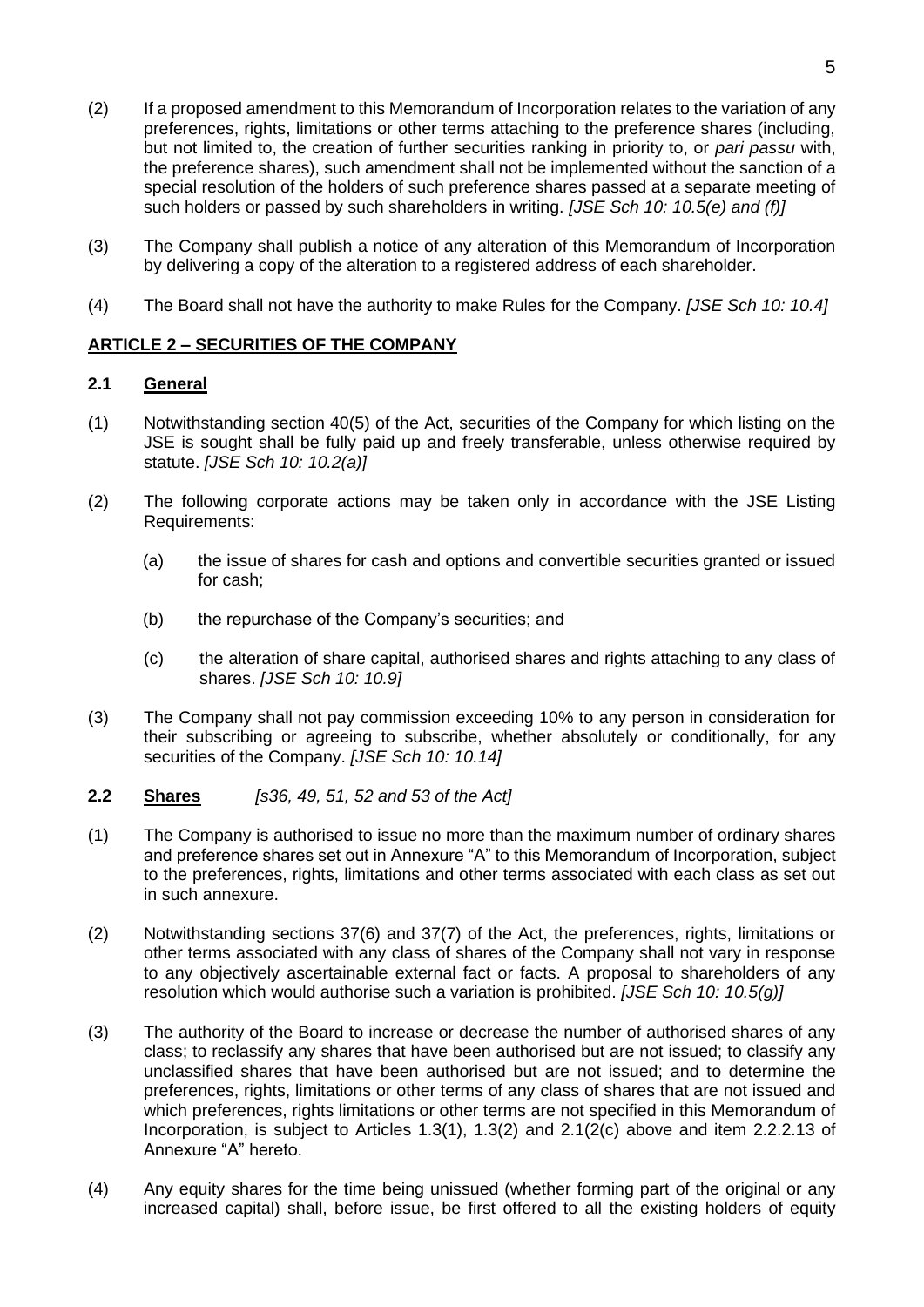shares, as nearly as circumstances permit pro rata in proportion to their shareholdings, unless such shares are issued for the purpose of the acquisition of assets. Notwithstanding the above, the shareholders of the Company may authorise the Board to issue unissued shares and/or to grant options to subscribe for unissued shares as the Board in its discretion thinks fit, provided that any such transaction shall be subject to the JSE Listing Requirements and approval of the JSE. No shareholder of the Company shall have any other pre-emptive right to be offered, and to subscribe to, additional shares of the Company. *[JSE Sch 10: 10.1]*

- (5) Shares of the Company are to be issued in either dematerialised or certificated form, as the Board may determine.
- (6) The certificates or other evidence of title of shares of the Company, the transfer of such shares and all matters concerning share transactions shall be in accordance with the requirements of the JSE, any other recognized stock exchange on which the shares of the Company may be listed from time to time and/or any other regulatory authority controlling the issue and transfer of securities. The Company shall have the power to conform with such requirements, including the power to settle all share transactions totally electronically or otherwise as may be so approved from time to time.
- (7) Any authority to sign a transfer deed, granted by a holder of shares for the purpose of transferring shares that may be lodged at any of the Company's transfer offices shall, as between the Company and the grantor of such authority, be deemed to continue and remain in full force and effect. The Company may allow such authority to be acted upon until express notice in writing of the revocation of such authority is lodged at the same transfer office. Even after the lodgement of a notice of revocation of authority, the Company may give effect to any instruments signed under the authority and certified by any officer of the Company as being in order before the lodgement of such notice. *[JSE Sch 10: 10.2(b)]*

## **2.3 Debt instruments** *[s43 of the Act]*

- (1) The granting of special privileges to holders of debt instruments, such as attending and voting at shareholders meetings and the appointment of directors, is prohibited. *[JSE Sch 10: 10.10]*
- (2) Secured or unsecured debentures, debenture stock, bonds or other securities may be made assignable free from any equities between the Company and the person to whom the same may be issued. Any debentures, debenture stock, bond or other securities may be issued at a discount, premium or otherwise.

## **ARTICLE 3 – SHAREHOLDERS**

## **3.1 Notices**

- (1) Each holder of registered shares (or his agent) shall notify the Company in writing of an electronic mail address, a fax number, and a physical or postal address, each of which shall be deemed to be his registered address within the meaning of this Memorandum of Incorporation, and he shall be deemed to have waived his right to be served with any notice from the Company until he provides the Company with at least one of the above. *[JSE Sch 10: 10.18]*
- (2) The signature to any notice given by the Company may be written, printed, partly written and partly printed or may be an advanced electronic signature (as contemplated in section 1 of the Electronic Communications and Transactions Act 25 of 2002, as amended).
- (3) Subject to the provisions of the Act and the JSE Listings Requirements, any notice required to be given by the Company to shareholders, or any of them, and not expressly provided for in this Memorandum of Incorporation, shall be sufficiently given if given by advertisement.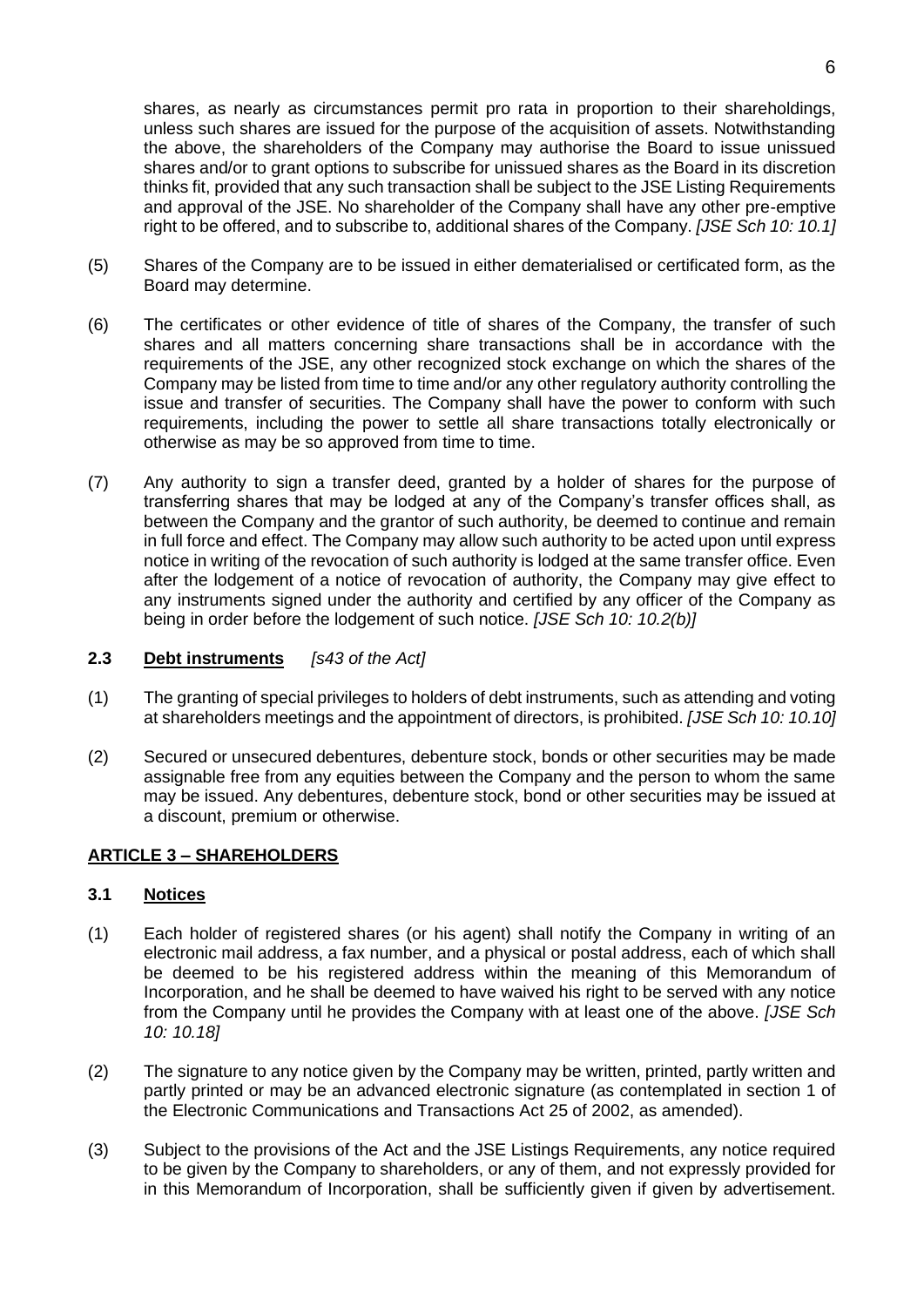Any notice given by advertisement shall be deemed to have been served on the first day that such advertisement is published.

## **3.2 Proxies, powers of attorney and representatives***[s58 of the Act]*

- (1) The holder of a letter of representation in terms of which such holder is appointed by a shareholder that is a juristic person to be the representative of such juristic person, shall be entitled to vote if duly authorised under that letter of representation to attend and take part in any meeting or proceeding of the Company, whether or not he is himself a shareholder in the Company.
- (2) A shareholder (or his agent) shall deliver to the Company a copy of the instrument appointing a proxy, general or special power of attorney, or a letter of representation before the person named therein may exercise the shareholder's rights at a shareholders meeting. Any instrument appointing a proxy (and the power of attorney, if any, under which it is signed, or a notarially certified copy thereof),general or special power of attorney, or letter of representation, shall be delivered to the registered address of the Company not less than 48 hours before the time for the holding of the meeting at which the person named in such instrument, power or letter purports to attend or vote, failing which the instrument, power or letter shall be treated as invalid for the purpose of attending or voting at that meeting.
- (3) A vote in accordance with the terms of an instrument of proxy, a power of attorney or a letter of representation shall be valid notwithstanding the previous death of the principal (if applicable); revocation of the proxy, power or letter of representation; or transfer of the share in respect of which the vote is given, provided no intimation in writing of the death, revocation or transfer shall have been received at the registered address of the Company or by the chairman of the meeting before the vote is given.
- (4) An instrument appointing a proxy, general or special power of attorney, or letter of representation shall be in any form approved by the Board. The Board may, in its discretion, permit the acceptance of such instruments, powers or letters transmitted by shareholders of the Company by electronic mail, according to such directions as may be issued by the Board.

## **3.3 Record date for exercise of shareholder rights** *[s59 of the Act]*

The record date for all transactions shall be as set out in the JSE Listing Requirements. *[JSE Sch 10: 10.15]*

## **ARTICLE 4 – SHAREHOLDERS MEETINGS**

- **4.1 General** *[s60 and 61 of the Act]*
- (1) The date and time of any shareholders meeting shall be determined by the Board.
- (2) The chairman of the Board or, in his absence, the lead independent non-executive director (if any) shall be entitled to take the chair at every shareholders meeting. If there is no chairman of the Board or lead independent nonexecutive director, or if at any meeting he is not present within 10 minutes after the time appointed for holding the meeting or is unwilling to act, the other directors may choose a chairman of the meeting and, in default of their doing so, the shareholders present shall choose one of the directors to be the chairman and, if no director present be willing to take the chair, shall choose one of their number to be the chairman.
- (3) Notwithstanding anything to the contrary contained in the Act or this Memorandum of Incorporation, all shareholder meetings that are called for in terms of the JSE Listings Requirements shall be held in person and shall not be held by means of a written resolution. *[JSE Sch 10: 10.11(c)]*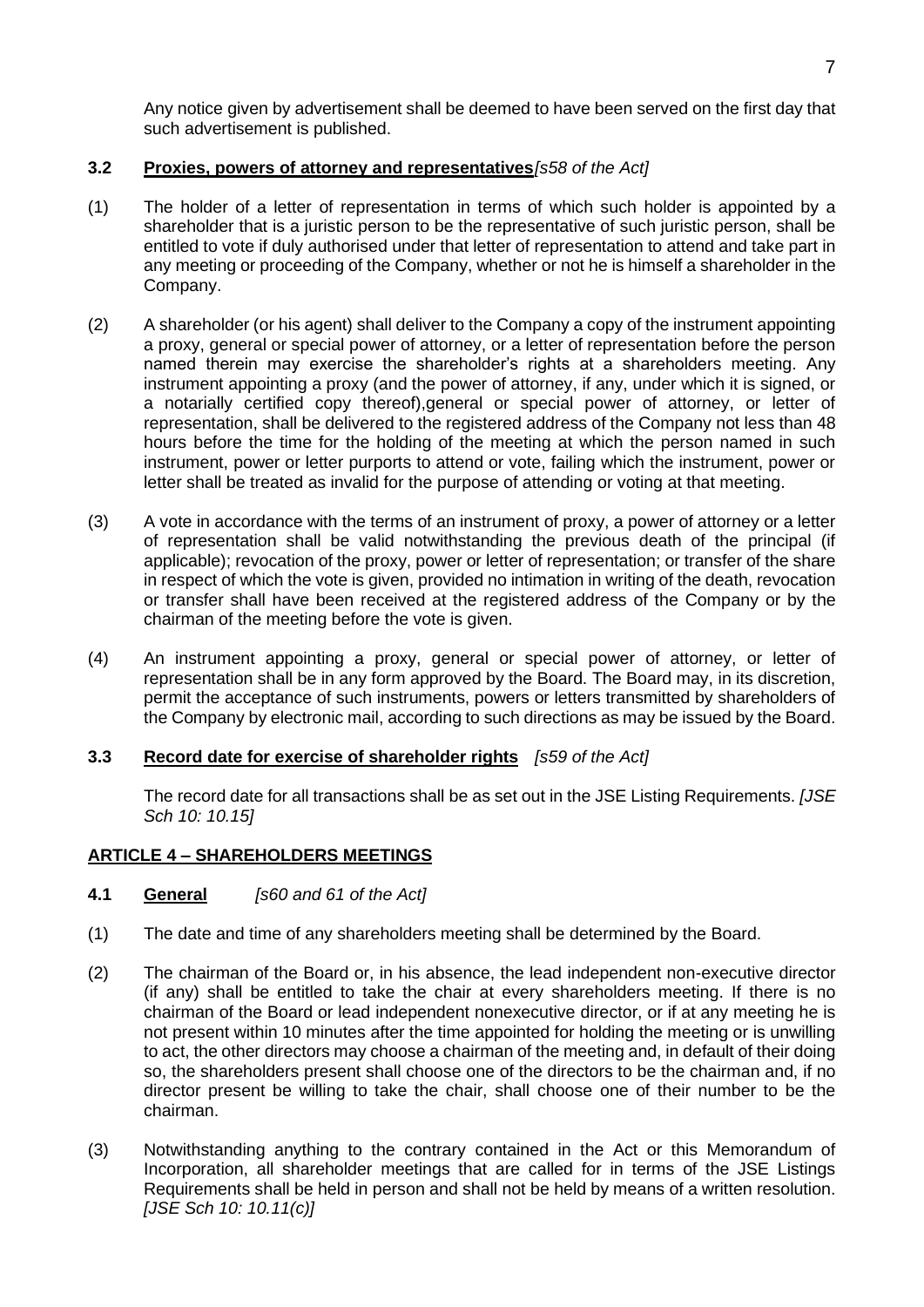## **4.2 Notice of shareholders meetings** *[s62 of the Act; and Regulation 7]*

- (1) Notice of each shareholders meeting shall be delivered to each person entitled to vote at such meeting who has elected to receive such documents*. [JSE Sch 10: 10.11(e)]*
- (2) A notice shall be given or served by the Company upon any shareholder by any method permitted by the Act including, but not limited to –
	- (a) fax to the shareholder's fax number registered address;
	- (b) delivery by registered post to the shareholder's physical or postal registered address;
	- (c) subject to any requirements of the JSE, by electronic mail; provided that such shareholder has consented thereto in writing and has specified an electronic mail registered address; and
	- (d) subject to any requirements of the JSE, by posting the notice on the Company's website; provided the shareholder has consented thereto in writing and that, simultaneously with or as soon as possible after such posting of the notice, the Company notifies the shareholder at his electronic mail registered address that the Company has posted the notice on its website.
- (3) The accidental omission to give notice of any meeting to any shareholder shall not invalidate any resolution passed at such meeting.
- (4) Notice of each shareholders meeting shall be sent to the Manager (Issuer Regulations) of the JSE at the same time as notice of the meeting is sent to the shareholders of the Company. Such notice shall also be announced through the official news service of the JSE*. [JSE Sch 10: 10.11(f)]*
- (5) All notices may, with respect to any registered shares to which persons are jointly entitled, be given to whichever of such persons is named first on the register and notice so given shall be sufficient notice to all the holders of such shares.
- (6) Any notice or document given or served by the Company upon any shareholder in pursuance of this Memorandum of Incorporation shall, notwithstanding that such shareholder was then deceased, and whether or not the Company has notice of his decease, be deemed to have been duly served in respect of any registered shares, whether held solely or jointly with other persons by such shareholder, until some other person is registered in his stead as the joint holder thereof and such service shall, for all purposes under this Memorandum of Incorporation, be deemed a sufficient service of such notice or document on his or her heirs, executors or administrators, and all persons (if any) jointly interested with him or her in any such shares.
- (7) Every person who, by operation of law, transfer or other means whatsoever shall become entitled to any share, shall be bound by every notice in respect of such share which, previously to his name and address being entered in the register, shall have been given to the person from whom he derives his title to such share.

## **4.3 Quorum for shareholders meetings** *[s61 and 64 of the Act]*

(1) The quorum requirement for a shareholders meeting to begin, and for any matter to be decided at that meeting, is sufficient persons present at the meeting (in person or by proxy) to exercise, in aggregate, at least 25% of all of the voting rights that are entitled to be exercised in respect of at least one matter to be decided at the meeting or the matter at hand,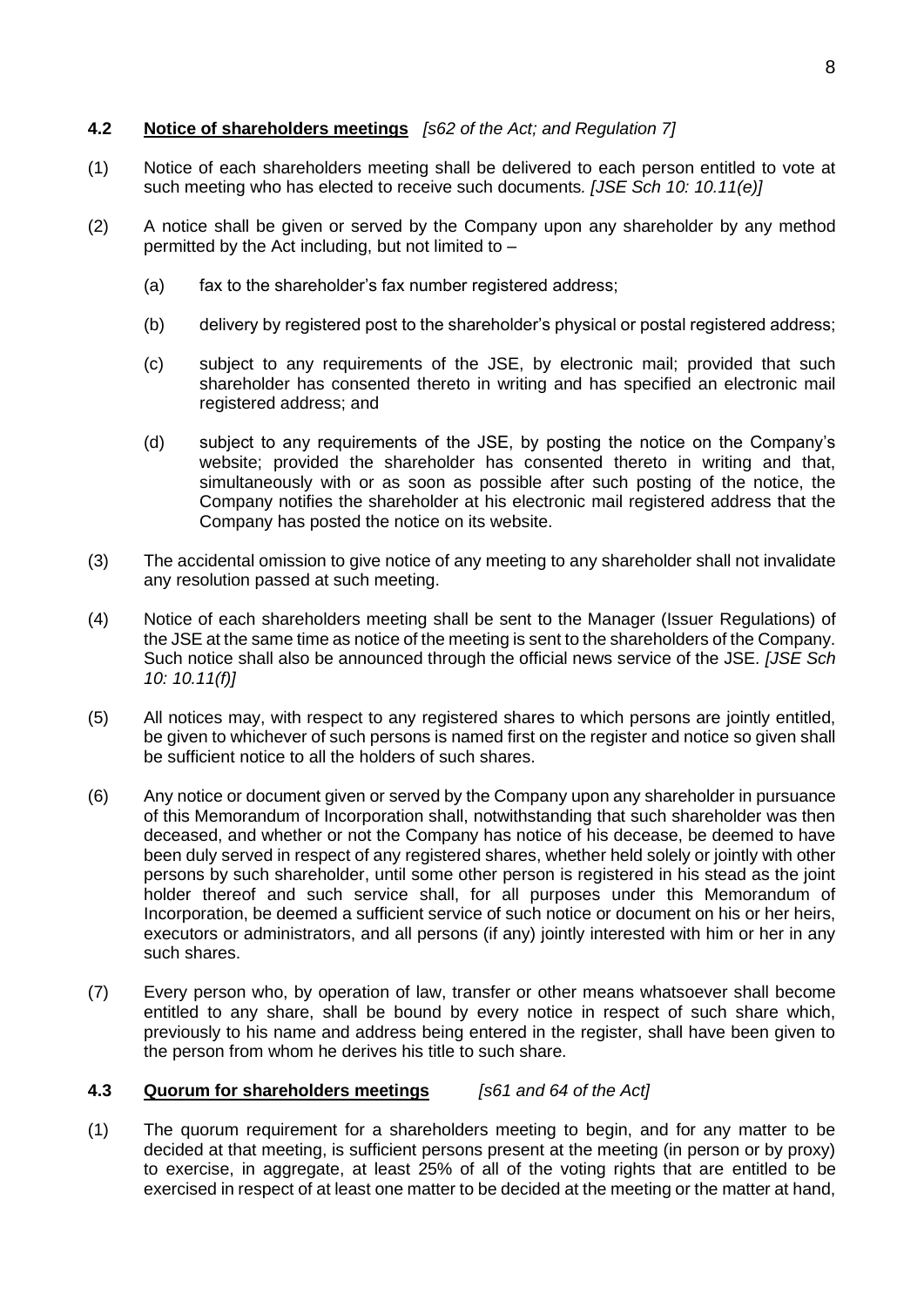as the case may be; provided that there shall not be a quorum unless there are at least three shareholders so present at such meeting. *[JSE Sch 10: 10.11(h)]*

- (2) Notwithstanding anything to the contrary contained in the Act, once a quorum for the meeting has been established, all the shareholders forming the quorum must be present at every matter that is considered at the meeting.
- (3) A shareholder of the Company which is a juristic person as defined in the Act and is present at a shareholders meeting by an authorised representative shall be deemed to be present at that meeting.

#### **4.4 Adjournment of shareholders meetings** *[s64 of the Act]*

- (1) The chairman of a shareholders meeting may, with the consent of the meeting and if so directed by the meeting, adjourn the meeting from time to time and from place to place.
- (2) No business shall be transacted at any adjourned shareholders meeting of the Company other than business left unfinished at the meeting from which the adjournment took place.

#### **4.5 Votes of shareholders**

- (1) A resolution put to the vote of any shareholders meeting shall be decided on poll taken in such manner as the chairman of the meeting directs. The result of the poll shall be deemed to be a resolution of the meeting.
- (2) Subject to the Act and any special terms or restrictions as to voting upon which any shares may be issued (in this regard, refer to Annexure "A" hereto), upon a poll every shareholder present or represented by proxy shall have one vote for every share held by him.
- (3) The parent or guardian of a minor, the *curator bonis* of a shareholder and any person becoming entitled to shares in consequence of the death or insolvency of a shareholder, may vote at any shareholders meeting as if he were the registered holder of the shares, provided that at least 48 hours before the time of holding the meeting (or adjourned meeting, as the case may be) at which the person proposes to vote, he shall satisfy the Board of the character in respect of which he proposes to act, unless the Board shall have previously admitted his right to vote at such meeting in respect thereof.
- (4) Where there are joint registered holders of any share, or several executors or administrators of a deceased shareholder in whose sole name any shares stand, any one of such persons may vote at any meeting, either personally or by proxy, in respect of such share. If more than one of such joint holders, or executors or administrators, be present at any meeting, personally or by proxy, that one of the said persons so present whose name stands first on the register in respect of such shares shall alone be entitled to vote in respect thereof.

## **4.6 Shareholders resolutions** *[s20, 65 and 164 of the Act]*

- (1) For an ordinary resolution to be adopted by the shareholders of the Company, it must be supported by the holders of more than 50% of the voting rights exercised on the resolution.
- (2) For a special resolution to be adopted by the shareholders of the Company, it must be supported by the holders of at least 75% of the voting rights exercised on the resolution. *[JSE Sch 10: 10.11(a)]*
- (3) A special resolution adopted by the shareholders of the Company is not required for a matter to be determined by the Company, save for:
	- (a) those matters set out in the Act; and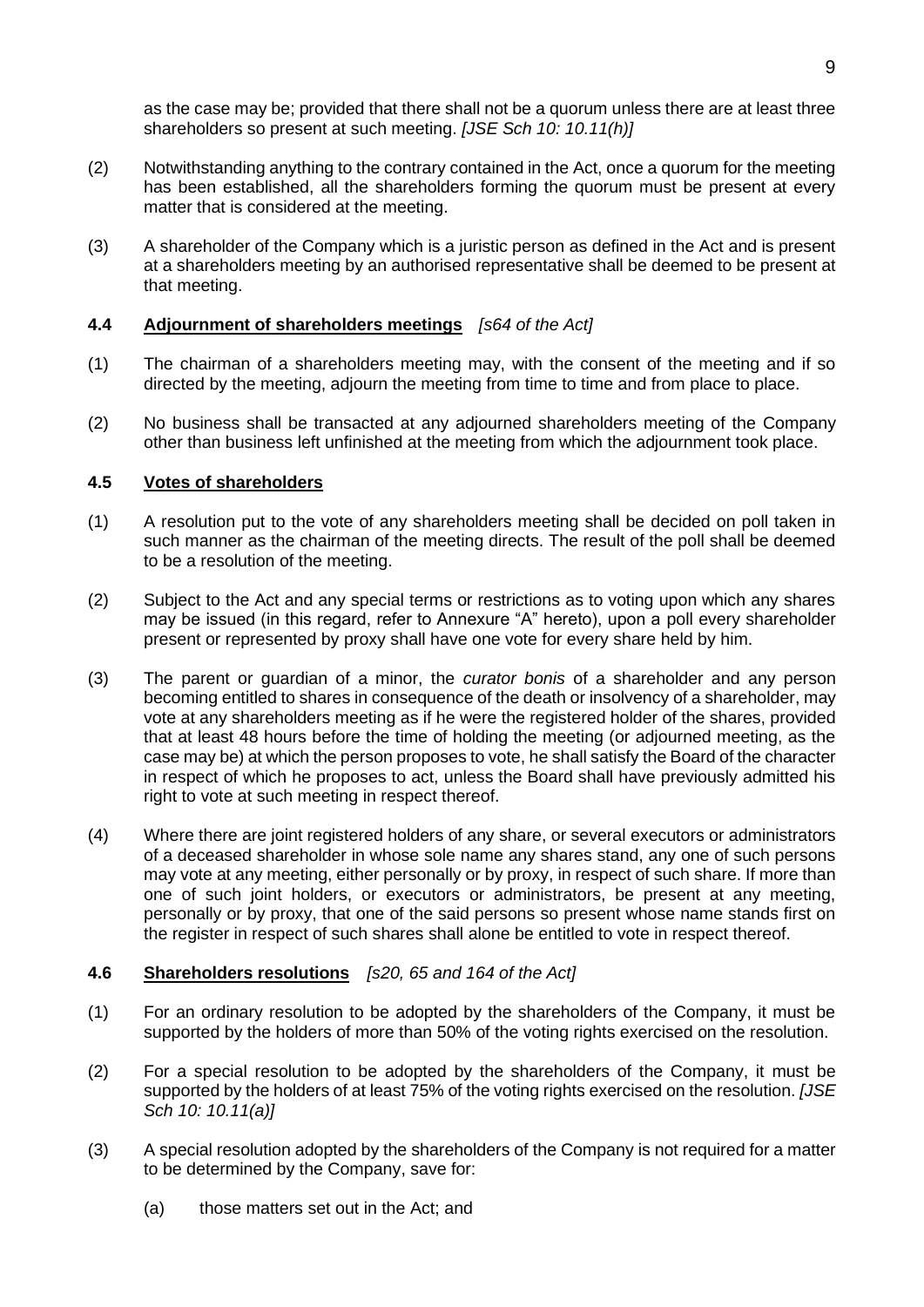- (b) if the Company shall be wound up, whether voluntarily or otherwise, the liquidators may, with the sanction of a special resolution, divide among the shareholders in specie any part of the assets of the Company and may, with the like sanction, vest any part of the assets of the Company in trustees upon such trusts for the benefit of the shareholders as the liquidators, with the like sanction, shall think fit and, if thought expedient, any such division may be otherwise than in accordance with the legal rights of the shareholders of the Company, and in particular, any class may be given preferential or special rights, or may be excluded altogether or in part; but in case any division otherwise than in accordance with the legal rights of the shareholders shall be decided on, the provisions of the Act governing dissenting shareholders appraisal rights shall apply.
- (4) The proposal to shareholders of any resolution in terms of sections 20(2) and 20(6) of the Act is prohibited in the event that such a resolution would lead to the ratification of an act that is contrary to the JSE Listings Requirements, unless otherwise agreed with the JSE. *[JSE Sch 10: 10.3]*

## **ARTICLE 5 – DIRECTORS AND OFFICERS OF THE COMPANY**

## **5.1 Composition of the Board** *[s66, 68, 70 and 71 of the Act]*

- (1) The Company shall have not less than eight directors. Subject to the Act and the JSE Listing Requirements, the shareholders of the Company may from time to time increase or decrease such minimum number of directors. *[JSE Sch 10: 10.16(a)]*
- (2) If the number of directors falls below the minimum set out above, the remaining directors shall as soon as possible, and in any event not later than three months from the date that the number of directors falls below the minimum, fill the vacancies on a temporary basis or call a shareholders meeting for the purpose of filling the vacancies. The failure by the Company to have the minimum number of directors during such three month period does not limit or negate the authority of the Board or invalidate anything done by the Board or the Company. After the expiry of the three month period, the remaining directors shall only be permitted to act for the purpose of filling vacancies or calling shareholders meetings*. [JSE Sch 10: 10.16(d)]*
- (3) Subject to the provisions of the Act, holders of the Company's securities who are entitled to exercise voting rights may at any time appoint any persons to the office of director and may remove from office any or all of the directors.
- (4) The election of directors of the Company shall take place at the annual general meeting of the Company or at any other shareholders meeting, but shall not be done by written resolution. The Board or the Remuneration/Nomination Committee of the Board shall recommend the eligibility of directors or potential directors, taking into account any past performance and contribution. *[JSE Sch 10: 10.16(b) and (g)]*
- (5) Any appointment by the Board of a director to fill a vacancy on the Board, or as an addition to the Board, shall be subject to confirmation by the shareholders at the next annual general meeting or other shareholders meeting, which approval shall not be given by written resolution. *[JSE Sch 10: 10.16(b) and (c)]*
- (6) Each director shall have the power to appoint another person to act as an alternate director in his place, and at his discretion to remove such alternate and appoint another in his place, provided that the appointment of such alternate director shall be approved of by the Board, and provided further that any such appointment shall be confirmed at the next following annual general meeting, which approval shall not be given by written resolution. An alternate director whilst acting in the place of the director appointing him, shall exercise and discharge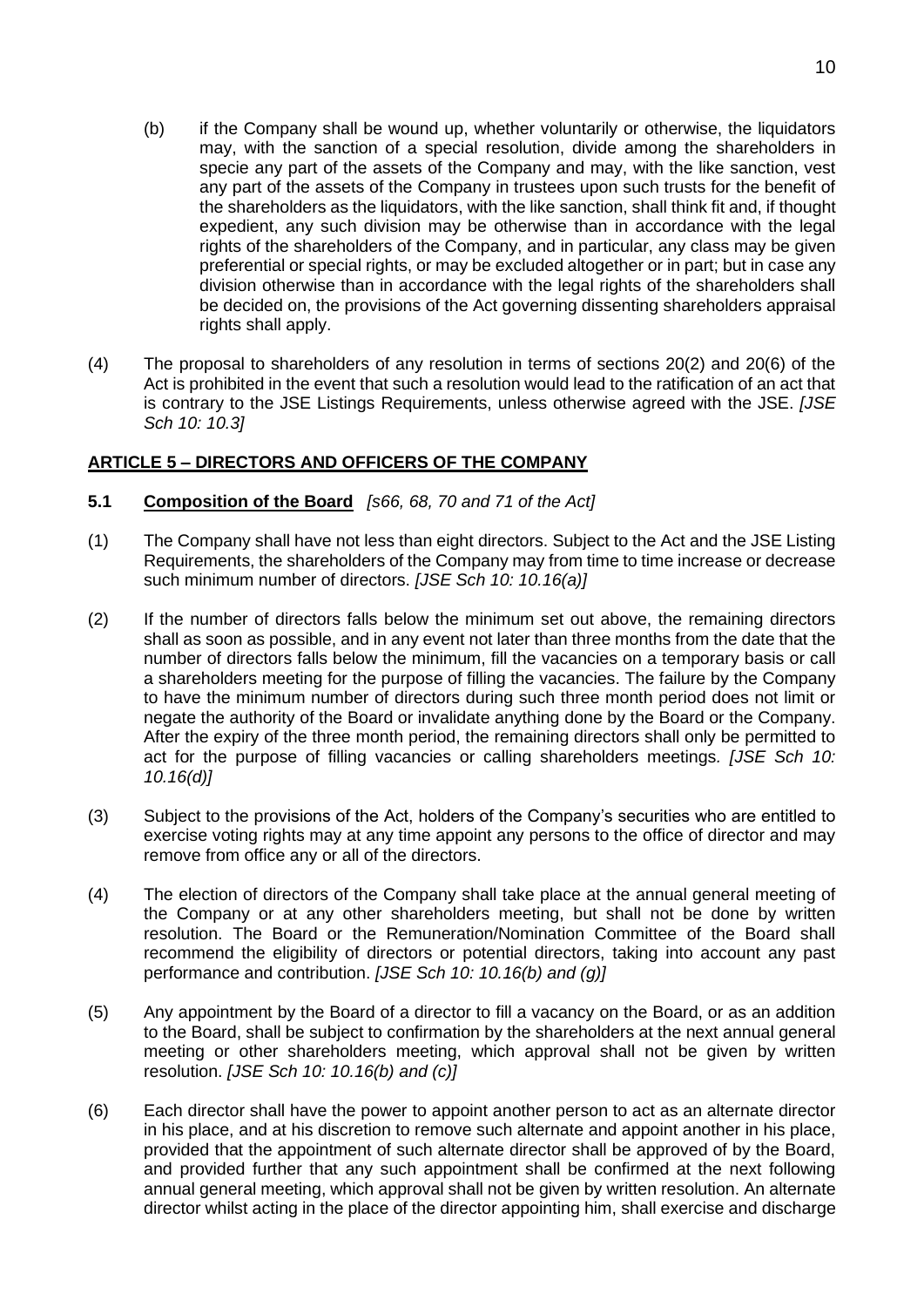all the duties and functions of the director he represents as if he were a director and not as agent of the director appointing him. An alternate director shall look for his remuneration (if any) to the director appointing him and not to the Company unless the Company be instructed in writing by the director to pay any portion of his remuneration to such alternate director. The appointment of an alternate director shall be cancelled, and the alternate shall cease to hold office whenever the director who appointed him shall cease to be a director, or shall give notice in writing to the Company secretary that the alternate director representing him shall have ceased to do so. If a director retires at a general meeting of the Company and is reelected at the same meeting he shall not, for the purpose of this Article, be deemed to have ceased to be a director. *[JSE Sch 10: 10.16(b)]*

- (7) The periods of service of executive directors shall be governed by their employment contracts; provided that no life directorships shall be permitted.
- (8) At each annual general meeting of the Company or other shareholders meeting on an annual basis (and not by written resolution), one third of the non-executive directors for the time being or, if their number is not divisible by three, the number nearest to one third but not less than one third, shall retire from office. The non-executive directors to retire in each year shall be those who shall have been longest in office since their last election, but as between persons who were elected on the same day, those to retire shall, unless otherwise agreed amongst themselves, be determined by lot. *[JSE Sch 10: 10.16(g)]*
- (9) In the event that the charter of the Board requires it, non-executive directors shall retire earlier than the date determined in accordance with Article 5.1(8) above, provided that such requirement shall apply equally to all non-executive directors.
- (10) A retiring non-executive director may be re-elected to the office of director. No person not being a retiring non-executive director may be elected to the office of director at any shareholders meeting unless he or a shareholder intending to propose him has, at least 35 business days before the meeting, left at the registered office of the Company a notice in writing, duly signed, signifying his candidature for office or the intention of such shareholder to propose him*. [JSE Sch 10: 10.16(h)]*
- (11) If at any meeting at which an election of directors ought to take place, the places of the vacating directors are not filled up, the meeting shall stand adjourned until the same day in the next week, at the same time and place, or if that day is a public holiday, then the next succeeding day which is not a public holiday, and if at such adjourned meeting the places of the vacating directors are not filled up, the vacating directors, or such of them as have not had their places filled up, shall be deemed to have been re-elected at such adjourned meeting.
- (12) Subject to the provisions of the Act, the office of a director shall ipso facto be vacated if he:
	- (a) ceases to be a director by virtue of any of the provisions of the Act or becomes prohibited from being a director by reason of an order made under the Act;
	- (b) becomes insolvent, suspends payment generally or compounds with his creditors;
	- (c) becomes lunatic or of unsound mind;
	- (d) absents himself from three consecutive meetings of the Board, except on the Company's business, without special leave of absence from the Board and is not represented at any such meetings by an alternate director, and the Board resolves that his office be vacated;
	- (e) resigns or retires from office; or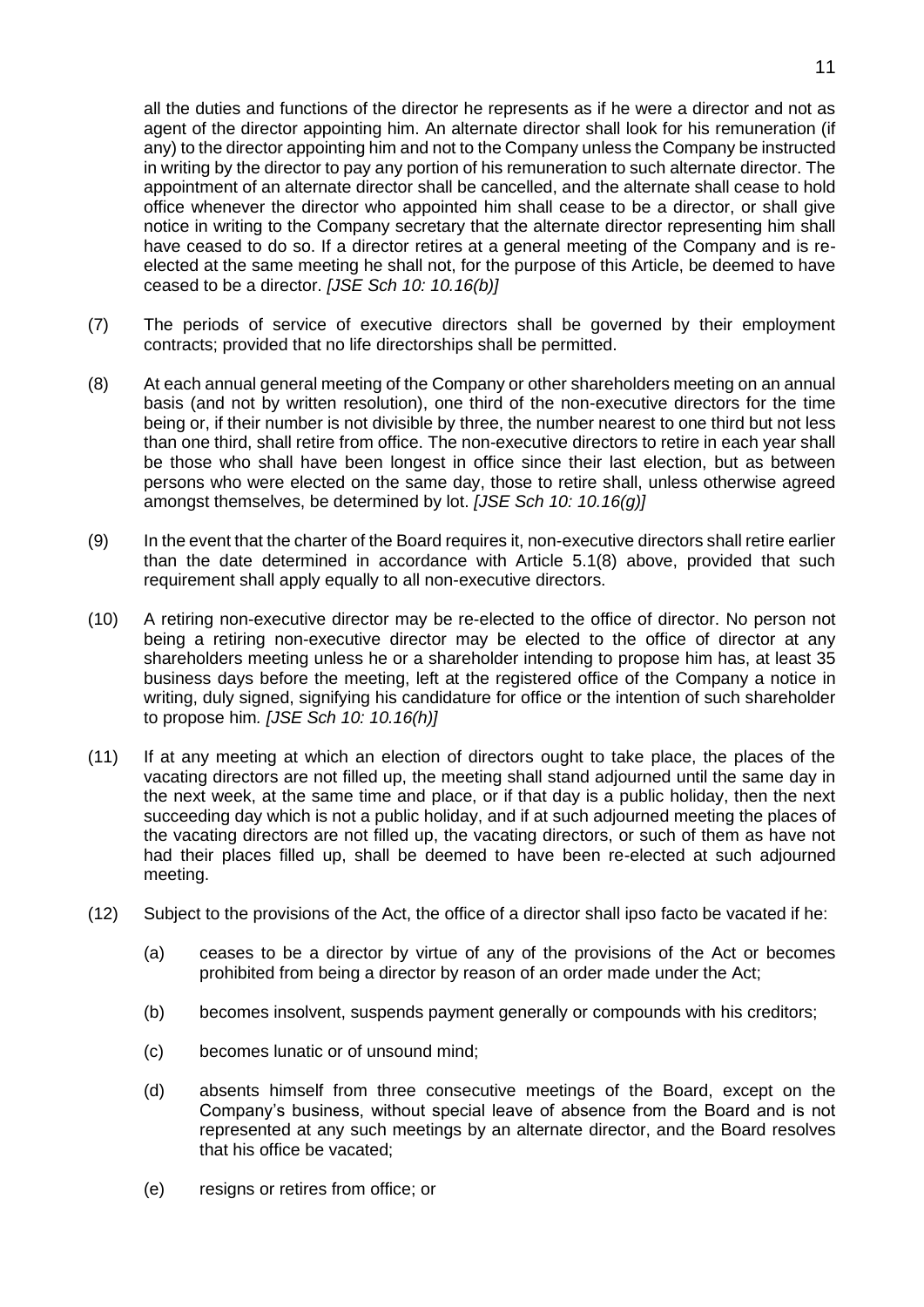(f) is removed from office by an ordinary resolution of the ordinary shareholders.

## **5.2 Authority of the Board** *[s66 of the Act]*

- (1) Subject to Articles 1.3(4) and 2.2(3) above, the authority of the Board to manage and direct the business and affairs of the Company is not limited or restricted by this Memorandum of Incorporation.
- (2) All acts done at any meeting of the Board or of a committee of Board, or by any person acting as a director shall, notwithstanding that it is afterwards discovered that there was some defect in the appointment of such director or persons acting as aforesaid or that they or any of them were ineligible or disqualified to act as a director, be valid as if every such person had been duly appointed, eligible and qualified to be a director.

## **5.3 Board Meetings** *[s73 and 74 of the Act]*

- (1) The directors shall elect a chairman of the Board and a lead independent non-executive director, annually, at the first Board meeting following the annual general meeting of the Company. If the chairman is not available at any Board meeting, the lead independent nonexecutive director shall assume the chair. If at any Board meeting neither of them is present within 10 minutes after the time appointed for holding the meeting, the directors present may choose one of their number to be chairman of the meeting. The chairman of the meeting shall have a casting vote, save that if, at any time, the quorum of directors is two and only two directors are present at a meeting, then the chairman shall not have a casting vote. *[JSE Sch 10: 10.16(i)]*
- (2) A decision that could be voted on at a meeting of the Board may instead be adopted by written consent of a majority of the directors, given in person, or by electronic communication, provided that each director shall have received notice of the matter to be decided. Such resolution inserted in the minute book, shall be as valid and effective as if it had been passed at a meeting of the Board. Any such resolution may consist of several documents and shall be deemed to have been passed on the date on which it was signed by the last director who signed it, unless a statement to the contrary is contained in the resolution. *[JSE Sch 10: 10.16(j)]*

## **5.4 Directors' Compensation** *[s66 of the Act]*

- (1) Unless the Company by special resolution determines otherwise, the executive directors, who are remunerated for their services as employees of the Company, shall not be paid directors fees. The remuneration of the executive directors for their services as employees of the Company shall be determined by the Board upon the recommendation of its Remuneration/Nomination Committee. Such Committee shall approve the terms of the contracts of employment of executive directors before such contracts are concluded with the Company.
- (2) A director may be employed in any other capacity in the Company; or as a director or employee of a company controlled by, or itself a subsidiary of, the Company. Any such appointment and remuneration shall be determined by a disinterested quorum of directors. *[JSE Sch 10: 10.16(e)]*
- (3) The directors shall be paid all their travelling and other expenses properly and necessarily incurred by them in and about the business of the Company, and in attending meetings of the Board or of committees thereof. If any director is required to perform extra services or to reside abroad, or shall be specifically occupied about the Company's business, such director shall be entitled to receive such remuneration as is determined by a disinterested quorum of directors, which may be either in addition to, or in substitution for, any other remuneration. *[JSE Sch 10: 10.16(f)]*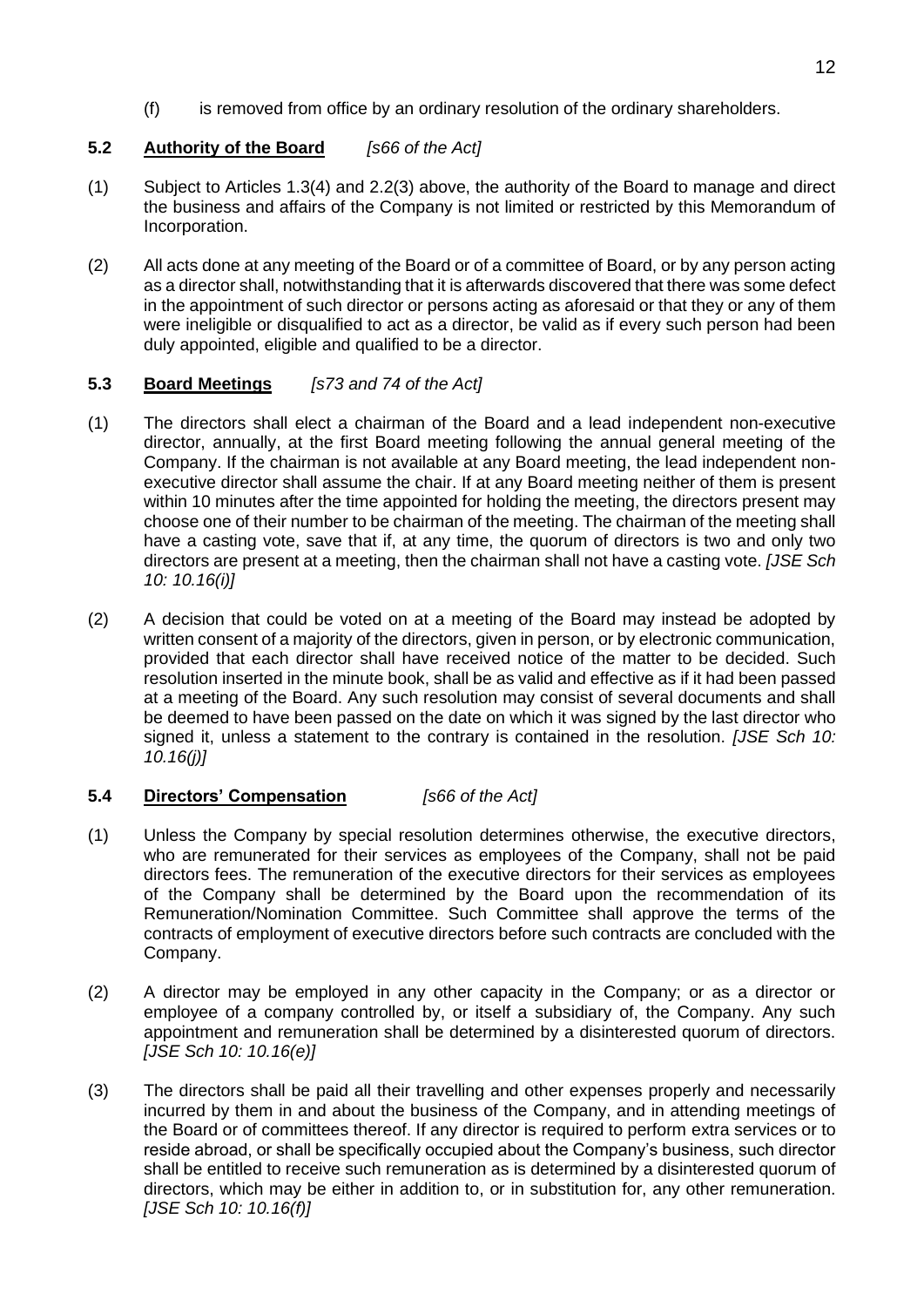## **ARTICLE 6 – DIVIDENDS AND PAYMENTS TO SHAREHOLDERS** *[s46 of the Act]*

- (1) Subject to the provisions of the Act and any JSE requirements, the Board or the shareholders of the Company shall be entitled to declare dividends after the Board has applied the solvency and liquidity test set out in the Act and has reasonably concluded that the Company will satisfy such test immediately after paying the proposed dividend; provided that no larger dividend shall be declared by the shareholders of the Company than is recommended by the Board, but a smaller dividend may be so declared. *[JSE Sch 10: 10.11(g) and 10.17(a)]*
- (2) Each dividend shall be declared payable to shareholders registered as such on a date subsequent to the date of declaration of the dividend or the date of confirmation of the dividend, whichever is the later. This date shall be known as the dividend date. *[JSE Sch 10: 10.17(b)]*
- (3) The Board may deduct from the dividends payable to any shareholder all such claims or sums of money which may be due from time to time to the Company on account of any debt.
- (4) The Board may from time to time determine that dividends owing to the shareholders amounting to less than such amount as is determined by the Board will not be paid, unless otherwise requested in writing by the shareholder, but will be suppressed and retained in the Company's unclaimed dividend account. Once any shareholder's accumulated suppressed dividends exceeds the amount so determined, such dividends will be paid to the shareholder.
- (5) No dividend shall bear interest against the Company.
- (6) All monies due to shareholders shall be held in trust by the Company indefinitely until it is lawfully claimed by the relevant shareholders, subject to the laws of prescription. *[JSE Sch 10: 10.17(c)]*
- (7) All payments to securities holders shall be made in accordance with the JSE Listings Requirements. *[JSE Sch 10: 10.8]*

## **ARTICLE 7 – CHANGE OF LAWS**

The provisions of this Memorandum of Incorporation have been drafted and adopted with the intention of complying with the Act and the requirements of the JSE. In the event that, at any time, the Act or the JSE requirements impose a less onerous obligation on the Company than provided for herein, such less onerous obligation shall be applicable to the Company notwithstanding the relevant provision of this Memorandum of Incorporation; provided that, at all times, the Company shall comply with both the Act and the requirements of the JSE.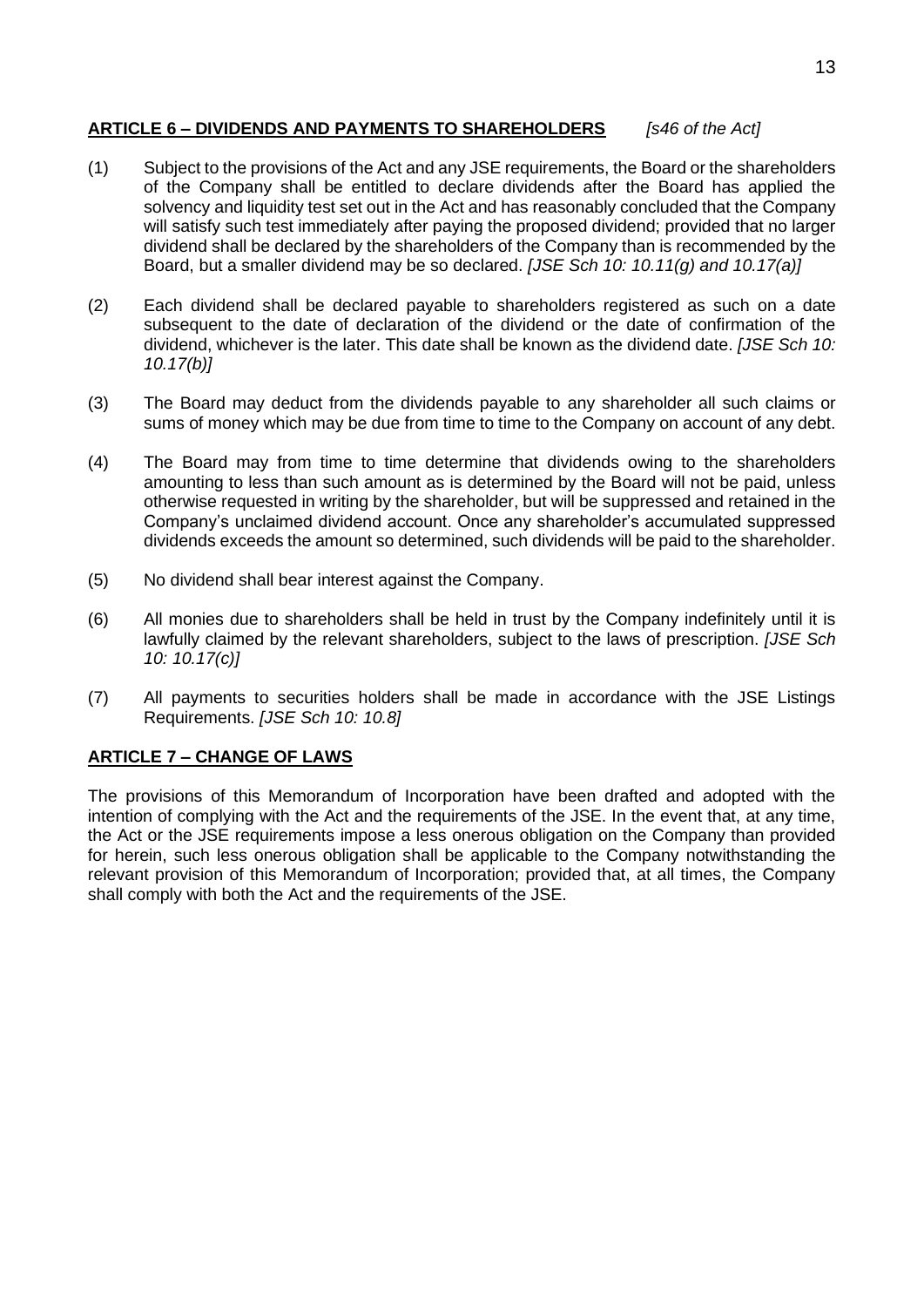#### **AUTHORISED SHARES**

The Company is authorised to issue the following shares:

#### 1. **"ordinary shares"**

- 1.1 Maximum number of ordinary shares: 2 750 000 000 (two billion seven hundred and fifty million).
- 1.2 The following terms shall attach to the ordinary shares of 0.002 cent each in the share capital of the Company:
	- 1.2.1 Each ordinary share is identical to every other ordinary share and ranks *pari passu* with the other ordinary shares in respect of all rights including, but not limited to, with regards to:
		- 1.2.1.1 voting on any matter to be decided by a vote of shareholders of the Company;
		- 1.2.1.2 participating in any distribution of profit to the shareholders; and
		- 1.2.1.3 sharing in the distribution of the Company's residual value upon the dissolution of the Company;
	- 1.2.2 Every holder of an ordinary share shall have one vote in respect of each share that he or she holds and shall be entitled to vote at every shareholders meeting or annual general meeting of the Company in person or by proxy. *[JSE Sch 10: 10.5(a) and (b)]*

#### 2. **"preference shares"**

- 2.1 Maximum number of preference shares: 20 000 000 (twenty million).
- 2.2 The following terms shall attach to the cumulative, non-redeemable, non-participating, non-convertible preference shares of 0.031 cent each in the share capital of the Company:
	- 2.2.1 For purposes of this item 2.2:
		- 2.2.1.1 "issue price" means the actual issue price of each preference share, being the par value of the preference share plus the premium at which the preference share is allotted and issued;
		- 2.2.1.2 "deemed value" means the deemed value of each preference share for purposes of calculation of the preference dividend during each dividend period, being the sum of:
			- 2.2.1.2.1 an amount of R100.00 (one hundred Rand), notwithstanding the actual issue price of the preference share which may vary because of a difference in the premium at which the preference shares may be issued from time to time; plus
			- 2.2.1.2.2 for any portion of that dividend period during which any arrear dividends remain unpaid in respect of that preference share, the amount of such arrear dividends;
		- 2.2.1.3 "arrear dividend" means any preference dividend (or any portion thereof) payable in respect of a dividend period which, for any reason whatsoever, including the fact that the full amount thereof may not have been declared pursuant to item 2.2.2.15 below, is not paid by the expiry of the 120th day after the expiry of such dividend period, and remains unpaid;
		- 2.2.1.4 "dividend period" means the period from the day following a preference dividend date until and including the next preference dividend date; provided that the first dividend period in respect of each tranche of preference shares issued, shall mean the period from the preference dividend date immediately preceding the winding-up of the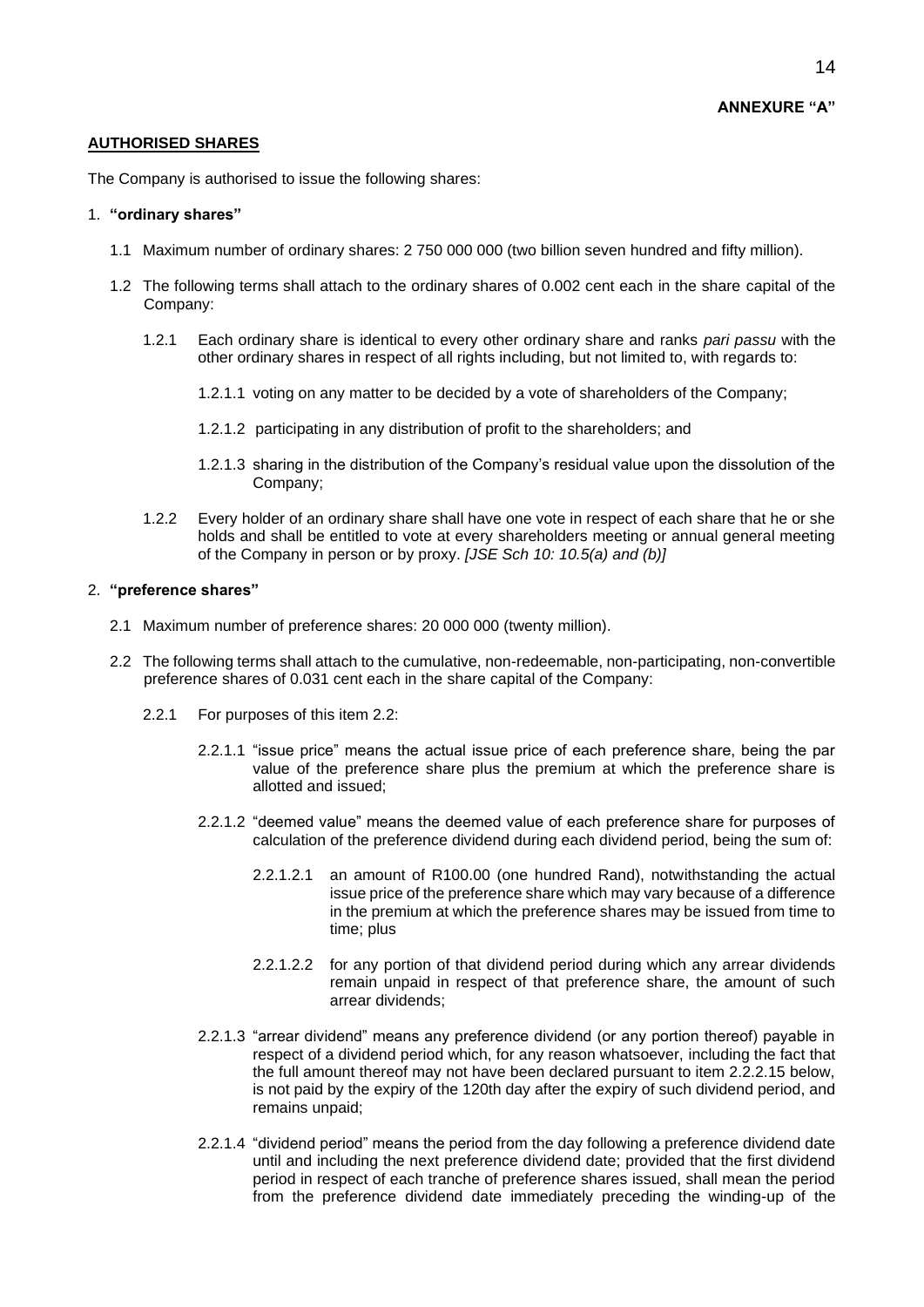Company up to and the date of return to the preference shareholder of the issue price and all arrear dividends in accordance with item 2.2.2.2 below;

- 2.2.1.5 "Income Tax Act" means the Income Tax Act, No. 58 of 1962, as amended;
- 2.2.1.6 "prime rate" means the publicly quoted basic rate of interest (per cent, per annum) compounded monthly in arrears, calculated on a 365 (three hundred and sixty five) day year (irrespective of whether or not the year is a leap year) from time to time quoted by FirstRand Bank Limited (or its successor) as being its prime overdraft rate, as certified by any manager of FirstRand Bank Limited (or its successor) whose appointment, authority and/or designation need not be proved, which certificate shall be prima facie proof of the contents thereof;
- 2.2.1.7 "preference dividend" means a cumulative, nonparticipating preference dividend calculated in accordance with this item 2.2;
- 2.2.1.8 "preference dividend date" means 31 December and 30 June of each year;
- 2.2.1.9 "preference dividend payment date" means the date upon which any preference dividend payable will, if declared, be payable; provided that this item 2.2.1.9 shall not detract from the rights of the preference shareholders in terms of item 2.2.2.2 below to receive all preference dividends and arrear dividends prior to any payment of dividends to holders of any other class of shares not ranking prior to or *pari passu* with the preference shares;
- 2.2.1.10"preference dividend rate" means the rate referred to in item 2.2.2.4 below; and
- 2.2.1.11"preference shares" means the cumulative, nonredeemable, non-participating, nonconvertible preference shares of 0.031 cent each in the share capital of the Company.
- 2.2.2 The following are the rights, privileges, restrictions and conditions, which attach to the preference shares and shall apply, notwithstanding anything to the contrary contained elsewhere in this Memorandum of Incorporation:
	- 2.2.2.1 The issue price for each tranche of preference shares to be issued will be determined by the directors prior to the allotment thereof.
	- 2.2.2.2 Each preference share is identical to every other preference share and ranks *pari passu* with the other preference shares in respect of all rights including, but not limited to, with regard to dividends and repayment of capital on the winding-up of the Company, and shall rank prior to the ordinary shares and any other class of shares of the Company that do not rank prior to or *pari passu* with the preference shares. Each preference share shall confer upon its holder the right of a return of capital on the winding-up of the Company of an amount equal to the sum of: (i) all arrear dividends in respect of that preference share, plus (ii) the preference dividend payable in respect of the last dividend period, plus (iii) an amount equal to the aggregate of the nominal value and premiums received by the Company in respect of all preference shares issued, divided by the number of preference shares issued.
	- 2.2.2.3 Each preference share shall confer upon the holder thereof the right to receive out of the profi ts of the Company which it determines to distribute, the preference dividend calculated in terms of item 2.2.2.5 below, in priority to any payment of dividends or other distribution to the holders of any other class of shares in the share capital of the Company not ranking prior to or *pari passu* with the preference shares.
	- 2.2.2.4 In respect of each tranche of preference shares issued, the preference dividend rate will be equal to a percentage of the prime rate determined by the directors at the time the Company offers to issue the preference shares concerned; provided that, notwithstanding any such determination, while there are any arrear dividends that remain unpaid, the preference dividend rate in respect of all preference shares will increase to 100% of the prime rate until there are no arrear dividends that remain unpaid.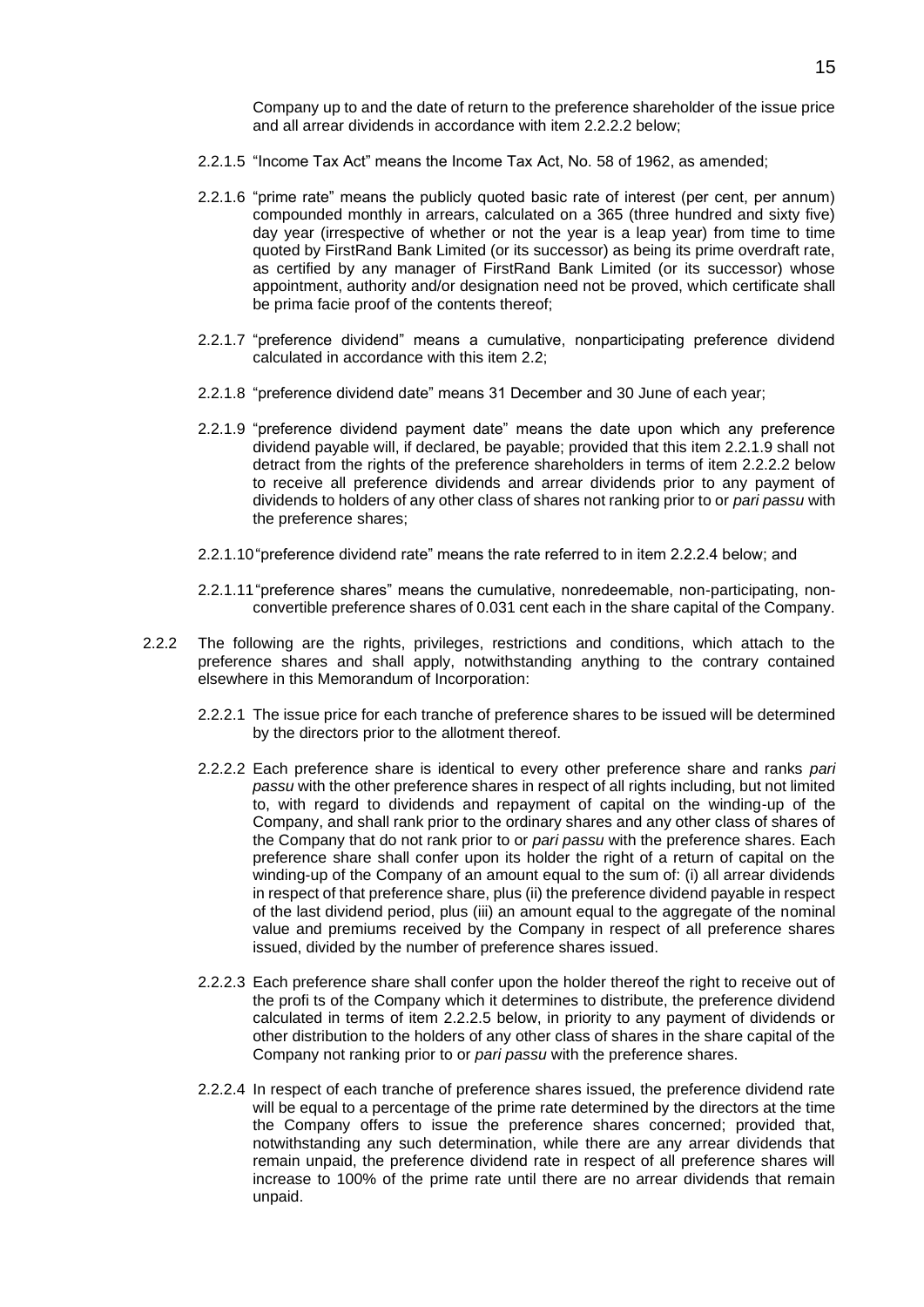- 2.2.2.5 The preference dividend payable per preference share in respect of each dividend period shall be calculated by:
	- 2.2.2.5.1 multiplying the deemed value of that preference share by the preference dividend rate (determined on a 365-day year, irrespective of whether the year is a leap year or not), which shall be applied on a daily basis in arrear, for that dividend period;
	- 2.2.2.5.2 aggregating all of the amounts calculated by such multiplication for each day of the dividend period; and
	- 2.2.2.5.3 multiplying the aggregate amount referred to in item 2.2.2.5.2 above by 110% (one hundred and ten percent). Because the preference dividend rate is a percentage of the prime rate, the preference dividend rate applicable during any dividend period shall vary in accordance with any variations in the prime rate during that dividend period.
- 2.2.2.6 The preference dividends shall:
	- 2.2.2.6.1 if declared, accrue on the date on which they are declared;
	- 2.2.2.6.2 if declared, be payable by no later than the preference dividend payment date.
- 2.2.2.7 Any arrear dividend shall accumulate until the date of payment thereof and be paid by the Company in preference to payments to any other class of shares in the share capital of the Company not ranking prior to or *pari passu* with the preference shares.
- 2.2.2.8 Save as set out in items 2.2.2.2, 2.2.2.3 and 2.2.2.7 above, the preference shares shall not be entitled to any further participation in the profits or assets of the Company nor, on a winding-up, to any surplus assets of the Company.
- 2.2.2.9 The holders of the preference shares shall be entitled to receive notice of, and to be present, either in person or by proxy, at any meeting of the shareholders of the Company, but they shall not be entitled to vote at any such meeting, by virtue of or in respect of the preference shares, unless either or both of the following circumstances prevail at the date of the meeting:
	- 2.2.2.9.1 any preference dividend or any part thereof has become an arrear dividend; or
	- 2.2.2.9.2 a resolution of the Company is proposed which resolution directly affects the rights attached to the preference shares or the interests of the holders thereof, including, but not limited to, a resolution for the winding-up of the Company or for the reduction of its capital. *[JSE Sch 10: 10.5(e) and (h)]*
	- 2.2.2.10 In the circumstances set out in 2.2.2.9 above, a preference shareholder shall be entitled to that proportion of the total votes in the Company which the aggregate amount of the nominal value of the preference shares held by him bears to the aggregate amount of the nominal value of all shares issued by the Company; provided that if at a shareholders meeting the aggregate votes exercisable by all the preference shareholders present or represented at the meeting exceed 25% less one vote of the total votes exercisable by all shareholders present or represented at that meeting, a preference shareholder shall be entitled to the aforesaid proportion of the total votes at that meeting in respect of one-quarter only of his preference shares and, in respect of the other three-quarters, such lower proportion as will result in the total number of votes exercisable by all the preference shareholders being reduced to 25% less one vote of the aggregate votes exercisable at the meeting concerned*. [JSE Sch 10: 10.5(c)]*